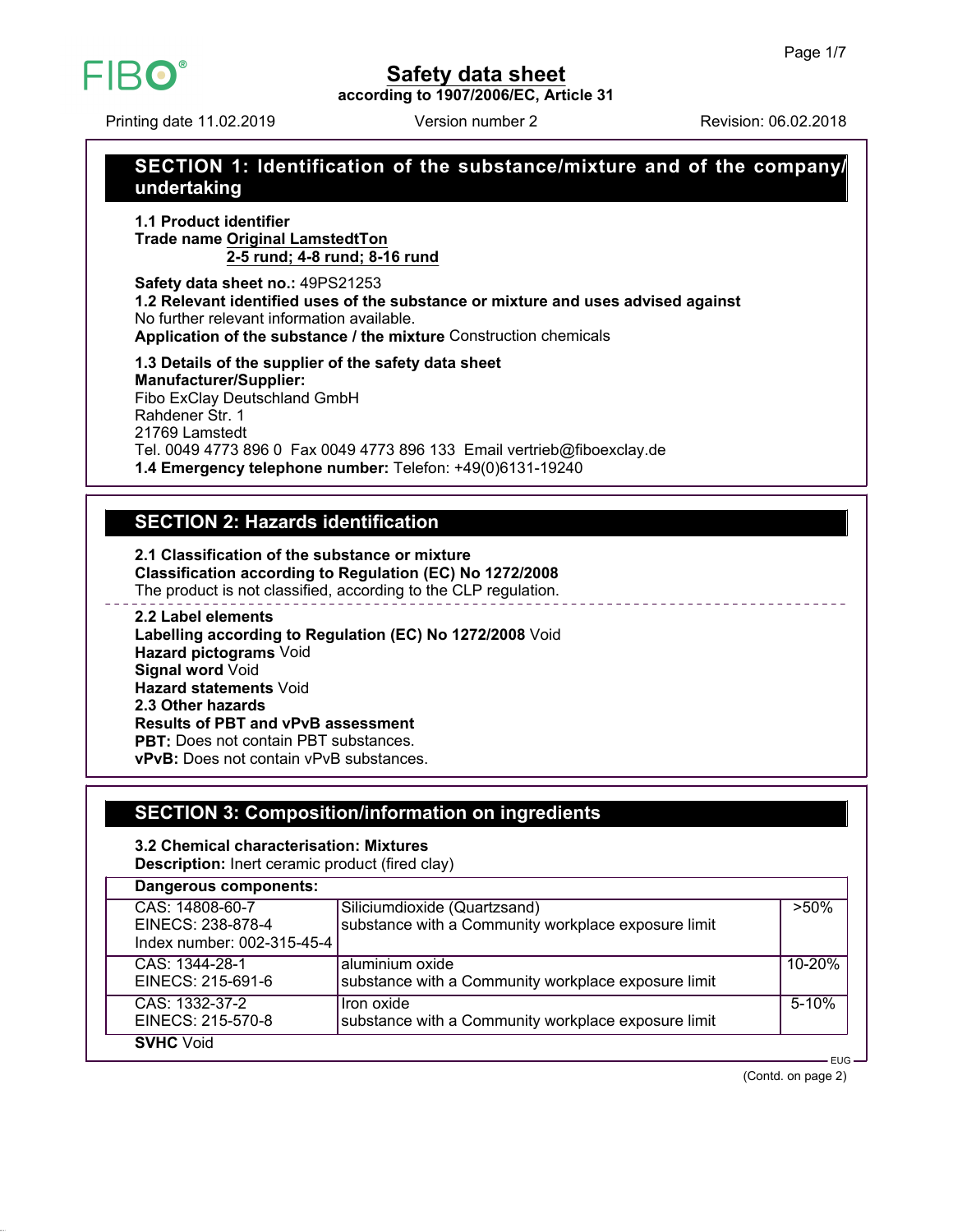

**according to 1907/2006/EC, Article 31**

Printing date 11.02.2019 **Revision: 06.02.2018** Version number 2

**Trade name Original LamstedtTon 2-5 rund; 4-8 rund; 8-16 rund**

(Contd. of page 1)

## **SECTION 4: First aid measures**

### **4.1 Description of first aid measures**

**General information** Immediately remove any clothing soiled by the product.

**After inhalation** Supply fresh air; consult doctor in case of complaints.

#### **After skin contact**

Immediately wash with water and soap and rinse thoroughly.

Generally the product does not irritate the skin.

#### **After eye contact**

Rinse opened eye for several minutes under running water. Rinse liquid should be tempered (20- 30°C).

#### **After swallowing**

Rinse out mouth with water. Do not induce vomiting. Seek medical attention and present this data sheet.

## **4.2 Most important symptoms and effects, both acute and delayed**

No further relevant information available.

**4.3 Indication of any immediate medical attention and special treatment needed** No further relevant information available.

## **SECTION 5: Firefighting measures**

**5.1 Extinguishing media**

**Suitable extinguishing agents**

Use fire extinguishing methods suitable to surrounding conditions.

**5.2 Special hazards arising from the substance or mixture**

No further relevant information available.

**5.3 Advice for firefighters**

**Protective equipment:** No special measures required.

# **SECTION 6: Accidental release measures**

**6.1 Personal precautions, protective equipment and emergency procedures**

Wear protective clothing.

Avoid formation of dust.

**6.2 Environmental precautions:** No special measures required.

- **6.3 Methods and material for containment and cleaning up:** Pick up mechanically.
- **6.4 Reference to other sections** See Section 13 for disposal information.

# **SECTION 7: Handling and storage**

**7.1 Precautions for safe handling**

Prevent formation of dust.

Provide suction extractors if dust is formed.

**Information about fire - and explosion protection:** No special measures required.

(Contd. on page 3)

EUG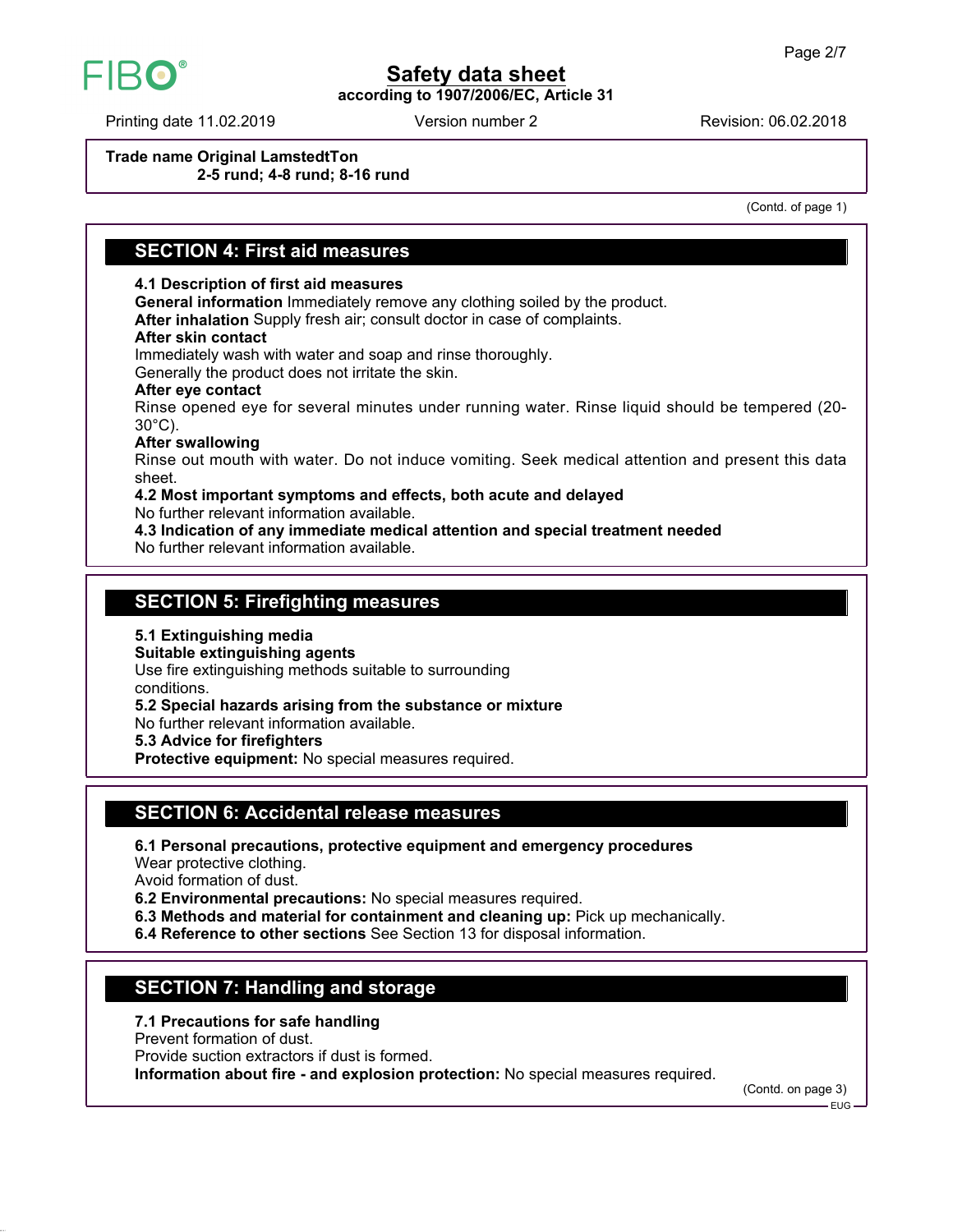

**according to 1907/2006/EC, Article 31**

Printing date 11.02.2019 **Revision: 06.02.2018** Version number 2

**Trade name Original LamstedtTon 2-5 rund; 4-8 rund; 8-16 rund**

(Contd. of page 2)

**7.2 Conditions for safe storage, including any incompatibilities Storage**

**Requirements to be met by storerooms and receptacles:**

Insure sufficient ventilation for storage and work areas.

Store only in unopened original receptacles.

**Information about storage in one common storage facility:** Store away from foodstuffs.

**Further information about storage conditions:**

Store in cool, dry conditions in well sealed receptacles.

**7.3 Specific end use(s)** No further relevant information available.

# **SECTION 8: Exposure controls/personal protection**

**Additional information about design of technical facilities:** No further data; see item 7.

**8.1 Control parameters**

**Ingredients with limit values that require monitoring at the workplace:**

| <b>Value Unit</b><br><b>CAS No. Designation of material</b><br>$\%$<br><b>Type</b> |                                                                                                            |      |  |
|------------------------------------------------------------------------------------|------------------------------------------------------------------------------------------------------------|------|--|
| CAS: 14808-60-7 Siliciumdioxide (Quartzsand)                                       |                                                                                                            |      |  |
| TWA (Italy)                                                                        | Long-term value: 0.025 mg/m <sup>3</sup><br>A2(r)                                                          |      |  |
| HTP (Finland)                                                                      | Long-term value: 0.05 mg/m <sup>3</sup><br>alveolijae                                                      |      |  |
|                                                                                    | CAS: 1344-28-1 aluminium oxide                                                                             |      |  |
|                                                                                    | AGW (Germany) Long-term value: 1.25* 10** mg/m <sup>3</sup><br>2(II);*alveolengängig**einatembar; AGS, DFG |      |  |
| GV (Denmark)                                                                       | Long-term value: 5* 2** mg/m <sup>3</sup><br>som Al, *total; **respirabel                                  |      |  |
| LEP (Spain)                                                                        | Long-term value: 10 mg/m <sup>3</sup>                                                                      |      |  |
| TWA (Italy)                                                                        | Long-term value: 10 mg/m <sup>3</sup><br>A4(e)                                                             |      |  |
| VLE (Portugal)                                                                     | Long-term value: 1 mg/m <sup>3</sup><br>respirável; A4, Pneumoconiose, Irritação TRI, em AI                |      |  |
| OEL (Sweden)                                                                       | Long-term value: 5* 2** mg/m <sup>3</sup><br>som AI; *totaldamm **respirabelt damm                         |      |  |
| <b>CAS: 1332-37-2 Iron oxide</b>                                                   |                                                                                                            |      |  |
| GV (Denmark)                                                                       | Long-term value: 1 mg/m <sup>3</sup><br>som Fe                                                             |      |  |
| LEP (Spain)                                                                        | Long-term value: 1 mg/m <sup>3</sup><br>c, como Fe                                                         |      |  |
| VLE (Portugal)                                                                     | Long-term value: 1 mg/m <sup>3</sup><br>em Fe; Irritação do TRS e cutânea                                  |      |  |
| HTP (Finland)                                                                      | Long-term value: 1 mg/m <sup>3</sup><br>Fe                                                                 |      |  |
|                                                                                    | (Contd. on page 4)                                                                                         |      |  |
|                                                                                    |                                                                                                            | EUG- |  |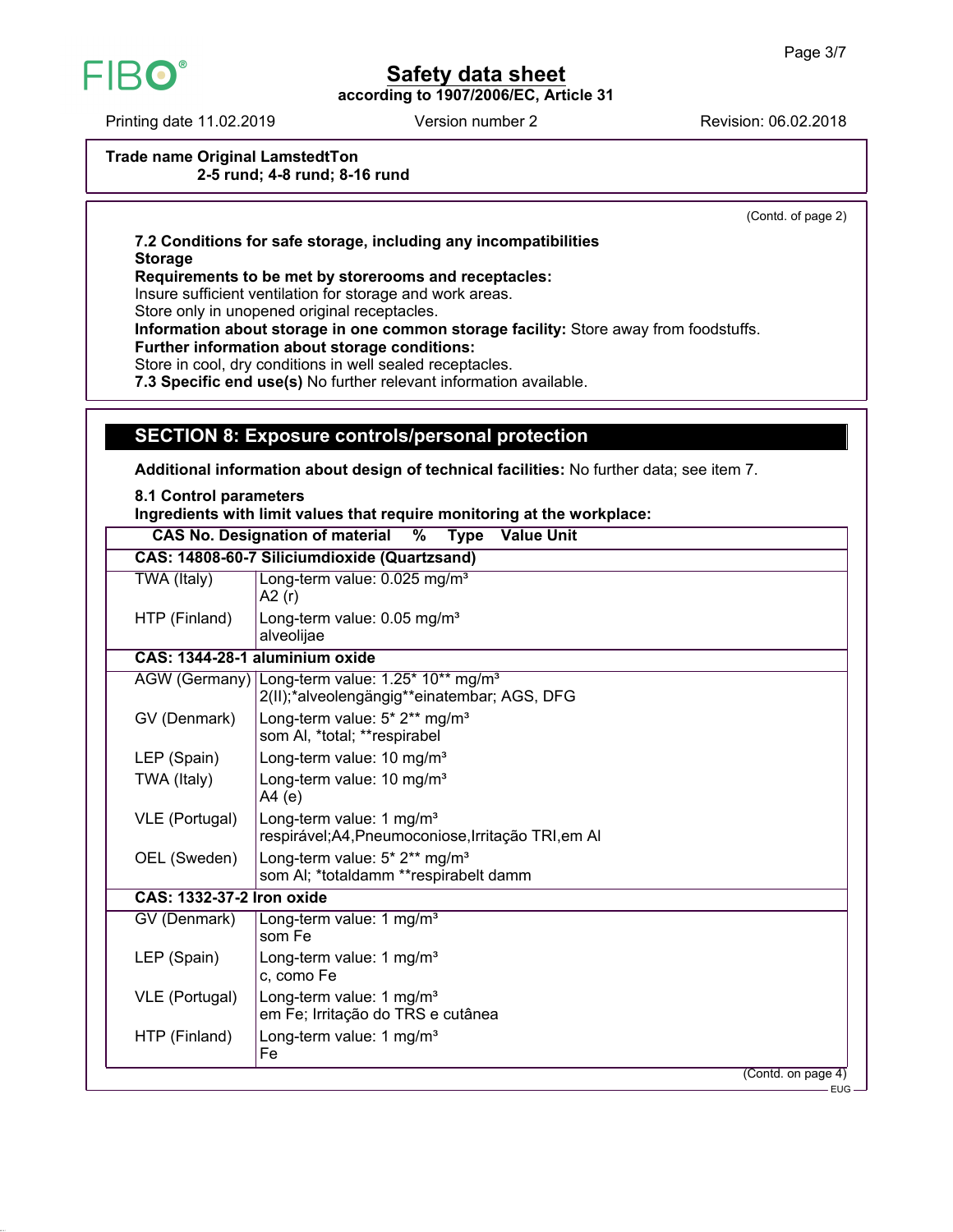

**according to 1907/2006/EC, Article 31**

Printing date 11.02.2019 **Revision: 06.02.2018** Version number 2

(Contd. of page 3)

#### **Trade name Original LamstedtTon 2-5 rund; 4-8 rund; 8-16 rund**

### **Additional information:**

The applicable TRGS 900 (MAK list) was used as the basis for the preparation and/or revision of this safety data sheet.

#### **8.2 Exposure controls**

### **Personal protective equipment:**

#### **General protective and hygienic measures:**

The usual precautionary measures are to be adhered to when handling chemicals.

Keep away from foodstuffs, beverages and feed.

Wash hands before breaks and at the end of work.

Avoid contact with the eyes and skin.

Do not eat or drink while working.

Immediately remove all soiled and contaminated clothing.

### **Respiratory protection:**

Use suitable respiratory protective device in case of insufficient ventilation.

Short term filter device:

Filter P2.

#### **Protection of hands:**

Protective gloves.

The glove material has to be impermeable and resistant to the product/ the substance/ the preparation. Selection of the glove material on consideration of the penetration times, rates of diffusion and the degradation

#### **Material of gloves**

Nitrile impregnated cotton gloves complying with the standard EN 374-1.

The selection of the suitable gloves does not only depend on the material, but also on further marks of quality and varies from manufacturer to manufacturer. As the product is a mixture of several substances, the resistance of the glove material can not be calculated in advance and has therefore to be checked prior to the application.

**Eye protection:** Tightly sealed goggles

**Body protection:** Protective work clothing.

# **SECTION 9: Physical and chemical properties**

| 9.1 Information on basic physical and chemical properties<br><b>General Information</b> |                           |                    |
|-----------------------------------------------------------------------------------------|---------------------------|--------------------|
| Appearance:                                                                             |                           |                    |
| Form:                                                                                   | Solid.                    |                    |
| Colour:                                                                                 | Grey                      |                    |
| Odour:                                                                                  | <b>Odourless</b>          |                    |
| pH-value:                                                                               | $7 - 10$                  |                    |
|                                                                                         | In water                  |                    |
| <b>Change in condition</b>                                                              |                           |                    |
| Melting point/freezing point:                                                           | 1100-1150 $^{\circ}$ C    |                    |
| Initial boiling point and boiling range: Undetermined.                                  |                           |                    |
| Flash point:                                                                            | Not applicable            |                    |
| Flammability (solid, gas):                                                              | Product is not flammable. |                    |
|                                                                                         |                           | (Contd. on page 5) |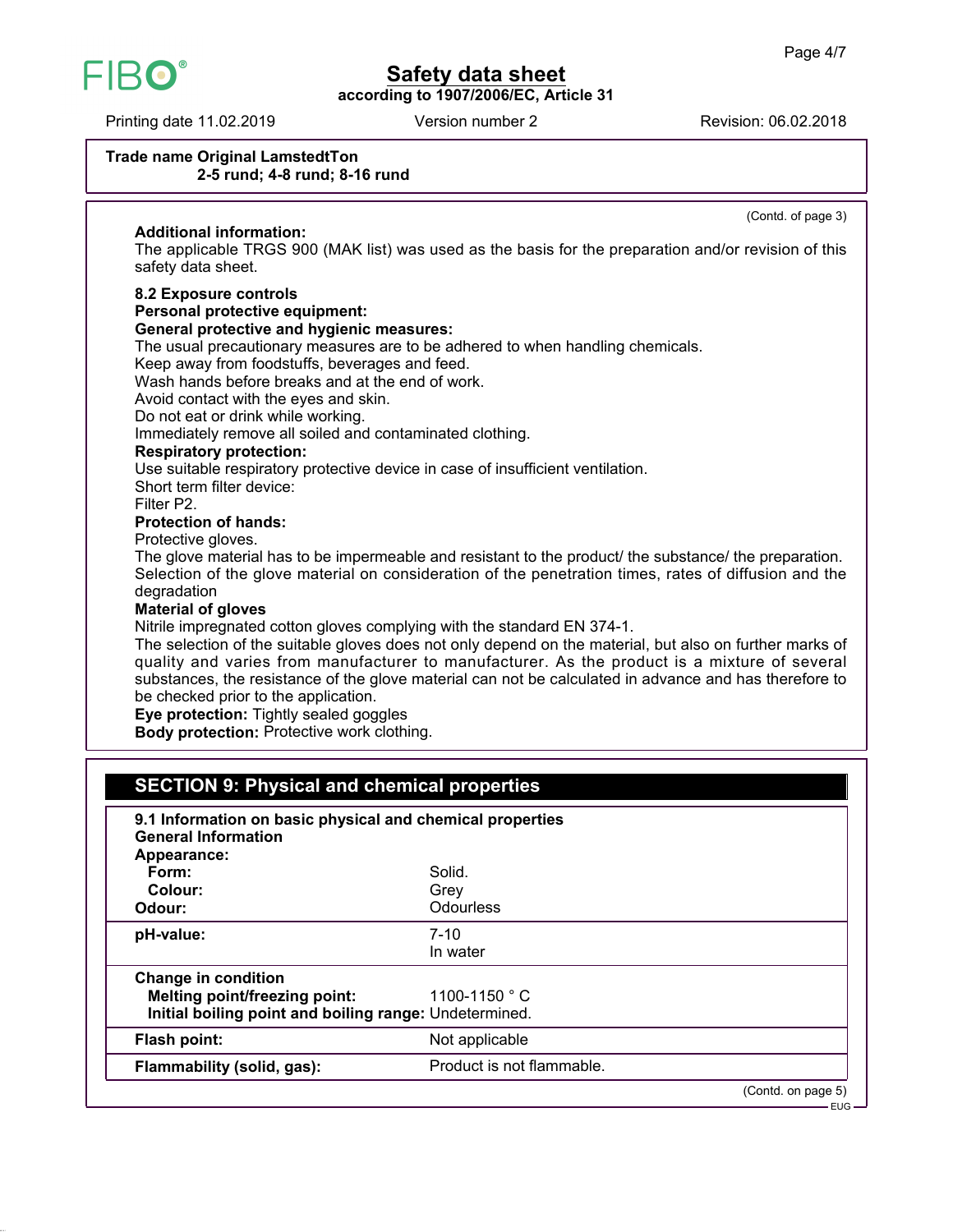

**according to 1907/2006/EC, Article 31**

Printing date 11.02.2019 **Revision: 06.02.2018** Version number 2

### **Trade name Original LamstedtTon 2-5 rund; 4-8 rund; 8-16 rund**

|                                                                                                 | (Contd. of page 4)                            |  |
|-------------------------------------------------------------------------------------------------|-----------------------------------------------|--|
| <b>Explosive properties:</b>                                                                    | Product does not present an explosion hazard. |  |
| Vapour pressure:                                                                                | Not applicable.                               |  |
| Density:                                                                                        |                                               |  |
| <b>Bulk density:</b>                                                                            | 320-700 kg/m <sup>3</sup>                     |  |
| <b>Solubility in / Miscibility with</b><br>Water:                                               | Unsoluble                                     |  |
| <b>Viscosity:</b><br>dynamic:<br>kinematic:                                                     | Not applicable.<br>Not applicable.            |  |
| <b>Solvent content:</b><br><b>Organic solvents:</b><br>Solids content:<br>9.2 Other information | $0.0\%$<br>$100.0\%$<br>None.                 |  |

# **SECTION 10: Stability and reactivity**

**10.1 Reactivity** No further relevant information available.

**10.2 Chemical stability**

**Thermal decomposition / Conditions to be avoided:**

No decomposition if used according to specifications.

**10.3 Possibility of hazardous reactions** No dangerous reactions known

**10.4 Conditions to avoid** No further relevant information available.

**10.5 Incompatible materials:** No further relevant information available.

**10.6 Hazardous decomposition products:** No dangerous decomposition products known.

# **SECTION 11: Toxicological information**

**11.1 Information on toxicological effects**

**Acute toxicity** Based on available data, the classification criteria are not met. **Primary irritant effect:**

**Skin corrosion/irritation** Based on available data, the classification criteria are not met. **Serious eye damage/irritation** Based on available data, the classification criteria are not met. **Respiratory or skin sensitisation** Based on available data, the classification criteria are not met.

**CMR effects (carcinogenity, mutagenicity and toxicity for reproduction)**

**Germ cell mutagenicity** Based on available data, the classification criteria are not met.

**Carcinogenicity** Based on available data, the classification criteria are not met.

**Reproductive toxicity** Based on available data, the classification criteria are not met.

**STOT-single exposure** Based on available data, the classification criteria are not met.

**STOT-repeated exposure** Based on available data, the classification criteria are not met.

**Aspiration hazard** Based on available data, the classification criteria are not met.

(Contd. on page 6)

EUG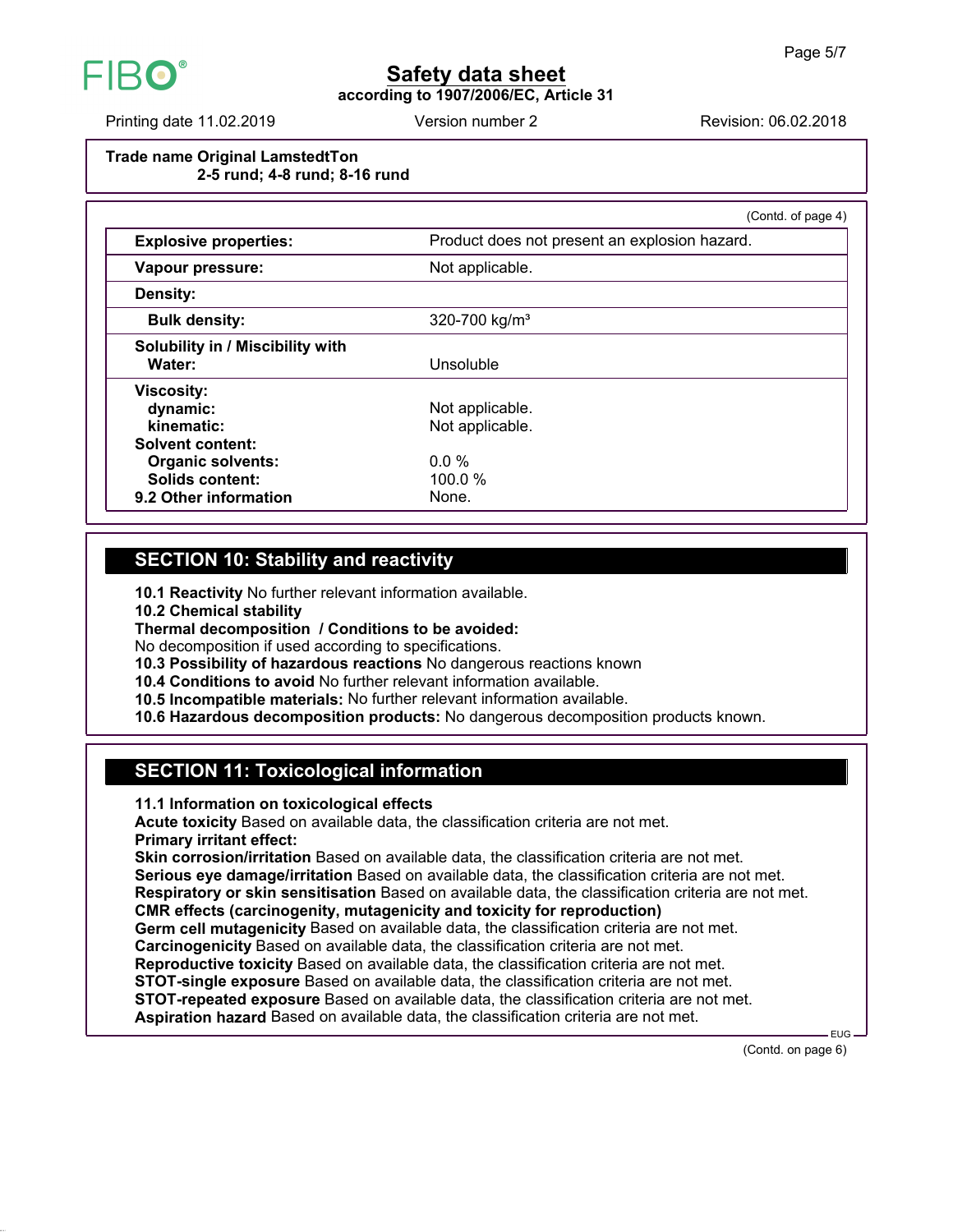

**according to 1907/2006/EC, Article 31**

Printing date 11.02.2019 **Revision: 06.02.2018** Version number 2

**Trade name Original LamstedtTon 2-5 rund; 4-8 rund; 8-16 rund**

(Contd. of page 5)

# **SECTION 12: Ecological information**

### **12.1 Toxicity**

**Aquatic toxicity:** No further relevant information available. **12.2 Persistence and degradability** No further relevant information available. **Other information:** The product is not easily biodegradable. **12.3 Bioaccumulative potential** No further relevant information available. **Behaviour in environmental systems:**

**12.4 Mobility in soil** No further relevant information available.

**Ecotoxical effects:**

**Remark:** The product contains substances which causes severe clouding in water **Additional ecological information:**

**General notes:** Not known to be hazardous to water.

**12.5 Results of PBT and vPvB assessment**

**PBT:** Does not contain PBT substances.

**vPvB:** Does not contain vPvB substances.

**12.6 Other adverse effects** No further relevant information available.

## **SECTION 13: Disposal considerations**

**13.1 Waste treatment methods**

**Recommendation** Smaller quantities can be disposed of with household waste.

**European waste catalogue**

Possible waste code. The concrete waste code depends on the source of the waste.

17 09 04 mixed construction and demolition wastes other than those mentioned in 17 09 01, 17 09 02 and 17 09 03

#### **Uncleaned packaging:**

### **Recommendation:**

Empty contaminated packagings thoroughly. They may be recycled after thorough and proper cleaning.

# **Recommended cleaning agent:**

Thoroughly shake out sacks.

Water, if necessary together with cleansing agents.

| <b>SECTION 14: Transport information</b>             |      |                              |
|------------------------------------------------------|------|------------------------------|
| 14.1 UN-Number<br>ADR, ADN, IMDG, IATA               | Void |                              |
| 14.2 UN proper shipping name<br>ADR, ADN, IMDG, IATA | Void |                              |
| 14.3 Transport hazard class(es)                      |      |                              |
| ADR, ADN, IMDG, IATA<br><b>Class</b>                 | Void |                              |
|                                                      |      | (Contd. on page 7)<br>∙EUG — |